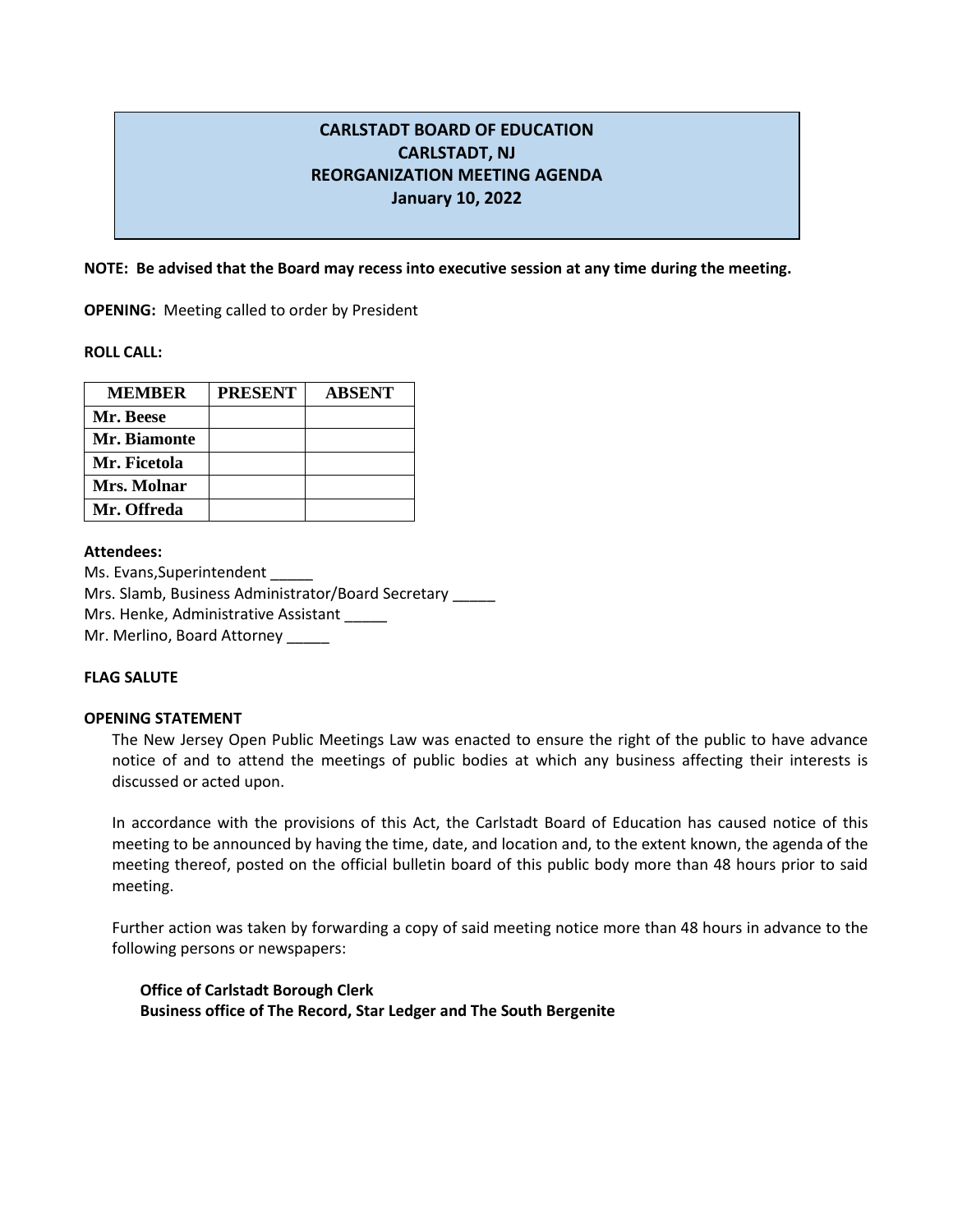**1.** Megan Slamb, Business Administrator/Board Secretary reports the official results of "Annual School Board Election" held on Tuesday, November 2, 2021 as follows:

| <b>Board Candidate Results:</b> | Lori Nunziato    | 644                         |
|---------------------------------|------------------|-----------------------------|
|                                 | Jose Figueroa    | 637 (1 Year Unexpired Term) |
|                                 | Jeffrey T. Hagen | 613                         |
|                                 | Kimberly Pangaro | 453 (1 Year Unexpired Term) |
|                                 | Maria McNeill    | 408                         |

**2.** Oath of Office to newly elected members:

Board Secretary, Megan Slamb, will administer the oath of office to Jose Figueroa, Jeffrey Hagen, Maria McNeill and Lori Nunziato.

The Board of Education now consists of:

| <b>Frank Ficetola</b>  | 2022 |
|------------------------|------|
| Massimo Offreda        | 2022 |
| Jose Figueroa          | 2022 |
| Leslie Molnar          | 2023 |
| <b>Walter Beese</b>    | 2023 |
| <b>Robert Biamonte</b> | 2023 |
| Lori Nunziato          | 2024 |
| Jeffrey Hagen          | 2024 |
| Maria McNeill          | 2024 |

# **Roll Call:**

| <b>MEMBER</b>        | <b>YES</b> | NO | <b>ABSTAIN</b> | <b>ABSENT</b> |
|----------------------|------------|----|----------------|---------------|
| Mr. Beese            |            |    |                |               |
| Mr. Biamonte         |            |    |                |               |
| Mr. Ficetola         |            |    |                |               |
| Mr. Figueroa         |            |    |                |               |
| Mr. Hagen            |            |    |                |               |
| <b>Mrs. McNeill</b>  |            |    |                |               |
| <b>Mrs. Molnar</b>   |            |    |                |               |
| <b>Mrs. Nunziato</b> |            |    |                |               |
| Mr. Offreda          |            |    |                |               |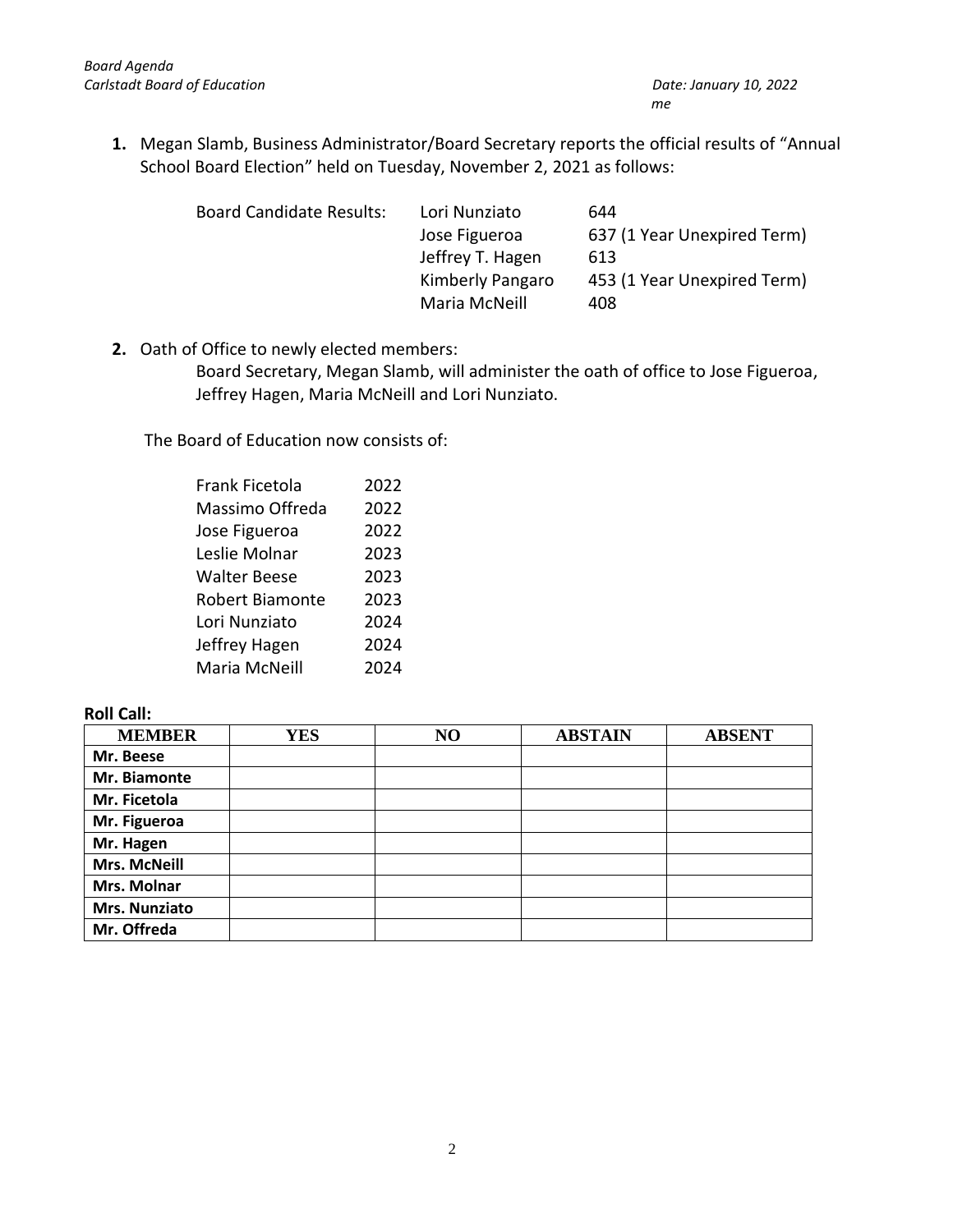# **3.** Business Administrator/Board Secretary open floor for nomination and election of president.

# **Election of Officers**

Name\_\_\_\_\_\_\_\_\_\_\_\_\_\_\_\_\_\_\_\_\_\_\_\_\_\_\_\_\_\_\_\_\_\_\_\_

**Moved: Second:**

| <b>MEMBER</b>       | <b>YES</b> | <b>NO</b> | <b>ABSTAIN</b> | <b>ABSENT</b> |
|---------------------|------------|-----------|----------------|---------------|
| Mr. Beese           |            |           |                |               |
| Mr. Biamonte        |            |           |                |               |
| Mr. Ficetola        |            |           |                |               |
| Mr. Figueroa        |            |           |                |               |
| Mr. Hagen           |            |           |                |               |
| <b>Mrs. McNeill</b> |            |           |                |               |
| Mrs. Molnar         |            |           |                |               |
| Mrs. Nunziato       |            |           |                |               |
| Mr. Offreda         |            |           |                |               |

- **4.** New president assumes chair.
- **5.** Nomination and election of vice-president.

Name

**Moved: Second:**

| <b>MEMBER</b>       | <b>YES</b> | <b>NO</b> | <b>ABSTAIN</b> | <b>ABSENT</b> |
|---------------------|------------|-----------|----------------|---------------|
| Mr. Beese           |            |           |                |               |
| Mr. Biamonte        |            |           |                |               |
| Mr. Ficetola        |            |           |                |               |
| Mr. Figueroa        |            |           |                |               |
| Mr. Hagen           |            |           |                |               |
| <b>Mrs. McNeill</b> |            |           |                |               |
| <b>Mrs. Molnar</b>  |            |           |                |               |
| Mrs. Nunziato       |            |           |                |               |
| Mr. Offreda         |            |           |                |               |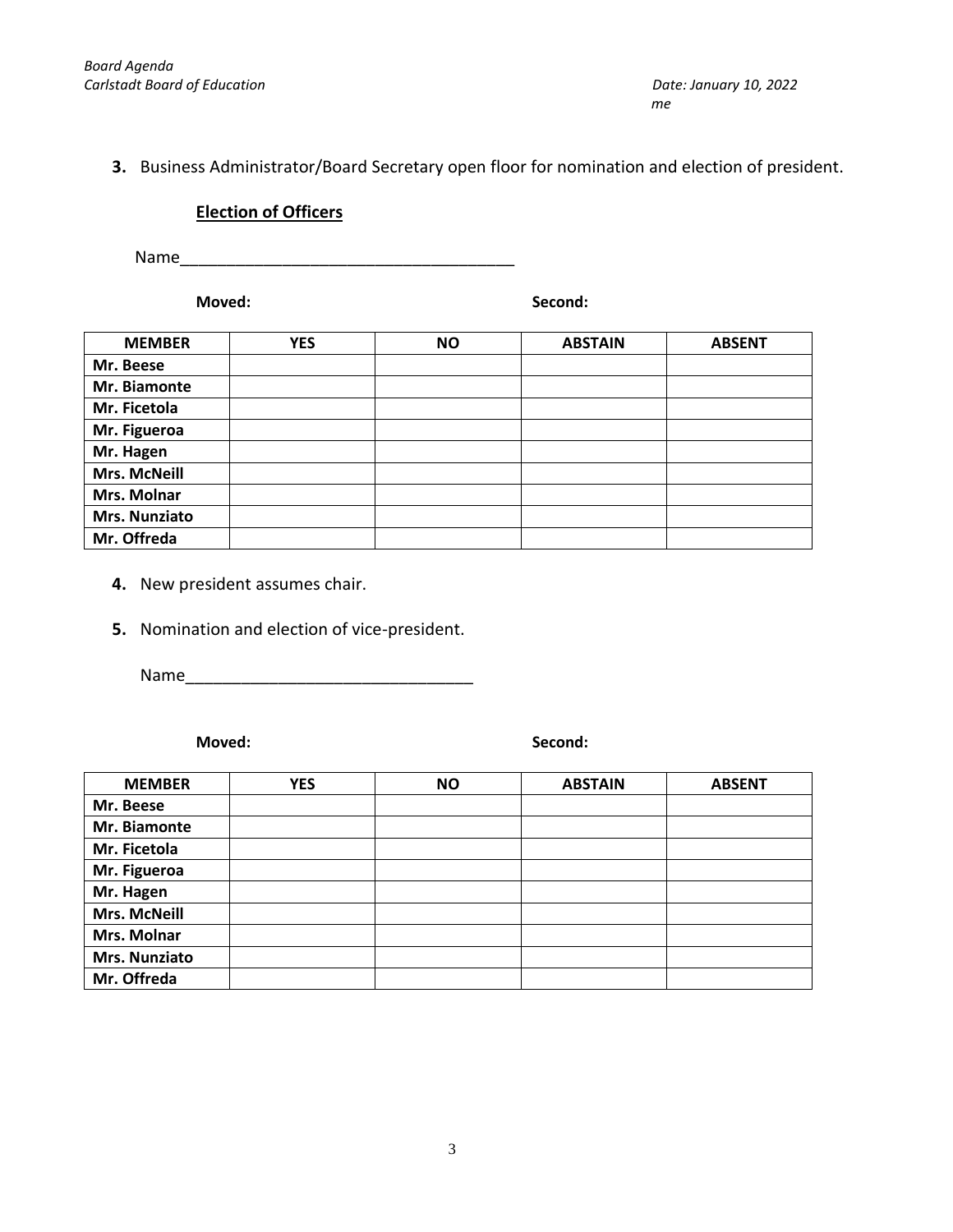## **REORGANIZATION RESOLUTIONS:**

**1.** BE IT RESOLVED by the Carlstadt Board of Education, County of Bergen, New Jersey, that the Board approves the Board Policy Manual, in accordance with Board Policy 0131 and Curriculum Guides based on New Jersey Student Learning Standards.

## **SCHOOL BOARD MEMBER CODE OF ETHICS**

- **2.** BE IT RESOLVED that the members of the Carlstadt Board of Education recognize that they hold authority not as individuals but as members of the Board. In order to make a clear, public statement of its philosophy of service to the students of the district, the Board adopts the School Board Member Code of Ethics.
	- a. I will uphold and enforce all laws, rules and regulations of the State Board of Education, and court orders pertaining to schools. Desired changes should be brought about only through legal and ethical procedures.
	- b. I will make decisions in terms of the educational welfare of children and will seek to develop and maintain public schools that meet the individual needs of all children regardless of their ability, race, creed, sex, or social standing.
	- c. I will confine my board action to policy making, planning, and appraisal, and I will help to frame policies and plans only after the board has consulted those who will be affected by them.
	- d. I will carry out my responsibility, not to administer the schools, but, together with my fellow board members, to see that they are well run.
	- e. I will recognize that authority rests with the board of education and will make no personal promises nor take any private action that may compromise the board.
	- f. I will refuse to surrender my independent judgment to special interest or partisan political groups or to use the schools for personal gain or for the gain of friends.
	- g. I will hold confidential all matters pertaining to the schools which, if disclosed, would needlessly injure individuals or the schools. In all other matters, I will provide accurate information and, in concert with my fellow board members, interpret to the staff the aspirations of the community for its schools.
	- h. I will vote to appoint the best qualified personnel available after consideration of the recommendation of the chief administrative officer.
	- i. I will support and protect school personnel in the proper performance of their duties.
	- j. I will refer all complaints to the chief administrative officer who will act on such complaints at public meetings only after failure of an administrative solution.
- **3.** BE IT RESOLVED by the Carlstadt Board of Education, County of Bergen, New Jersey, that the Record of Hackensack, Star Ledger of Newark, and the South Bergenite, be and are hereby designated official newspapers of this Board of Education through December 31, 2022; and, be it further

BE IT RESOLVED that the Board may, from time to time at its discretion, designate one or more of the above newspapers to publicize any legal advertisement within its scope of activities, as the occasion may arise.

**4.** BE IT RESOLVED by the Carlstadt Board of Education, County of Bergen, New Jersey, that the Board continues to operate under previously approved policies, order of business, Title 18A, and Robert's Rules of Order. Revised through December 31, 2022.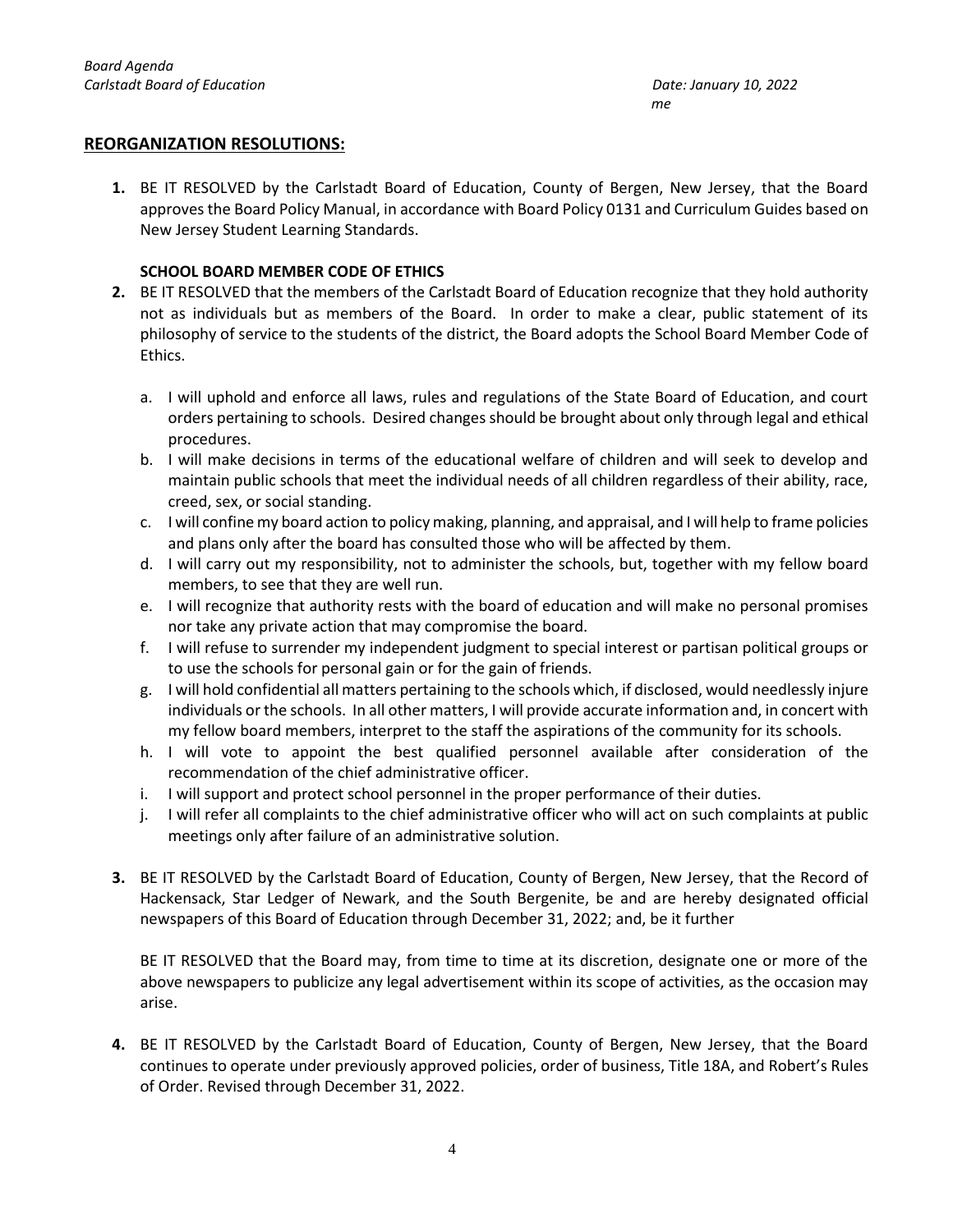**5.** BE IT RESOLVED by the Carlstadt Board of Education, County of Bergen, New Jersey, that the Board hereby designates Valley National Bank, Wood-Ridge Branch, as the bank depository through December 31, 2022; and

BE IT FURTHER RESOLVED, that, in the absence of the president, the vice-president is hereby authorized to sign checks and other legal documents with the Business Administrator/ Board Secretary and the Superintendent of Schools.

**6.** WHEREAS, in order to be in compliance with the State of New Jersey's adoption of P.L. 2007, c.53, An Act Concerning School District Accountability, also known as Assembly Bill 5 (A5), and the NJDOE enactment of N.J.A.C. 6A:23B-1 and pursuant to N.J.S.A.18A:11-12, in each pre-budget year the Carlstadt Board of Education is required to establish a maximum travel expenditure amount for the budget year which may not be exceeded; and

WHEREAS, the Carlstadt Board of Education has determined that the maximum travel expenditure amount includes all travel that is supported by State and local funds; and

WHEREAS, the Carlstadt Board of Education had previously established a maximum amount for the prebudget year 2021-2022 as \$15,000, and

WHEREAS, the Carlstadt Board of Education has expended the maximum amount for the pre-budget year to date; and

WHEREAS, the Carlstadt Board of Education has not elected to exclude travel expenditures supported by federal funds from the maximum travel expenditure amount; and

WHEREAS, the Carlstadt Board of Education has determined that the total amount of travel expenditures supported by federal funds from the school year 2021-2022 is \$4,000;

NOW, THEREFORE, BE IT RESOLVED that the Carlstadt Board of Education has determined that the maximum travel expenditure amount for the 2021-2022 school year be \$15,000 including the amount of \$4,000 supported by federal funds; and

BE IT FURTHER RESOLVED that the School Business Administrator shall track and record these costs to insure that the maximum reimbursement amount is not exceeded.

**7.** BE IT RESOLVED by the Carlstadt Board of Education, County of Bergen, New Jersey, that pursuant to State Law N.J.S.A. 18A:18A-5 all purchases and contracts exceeding the bid threshold of \$44,000, shall be awarded by board resolution at a public meeting including all State Contracts purchases that exceed \$44,000; therefore the Board hereby authorized purchases in excess of \$44,000 via State Contract with the vendors Apple Computer, CDWG Government, Dell Computers.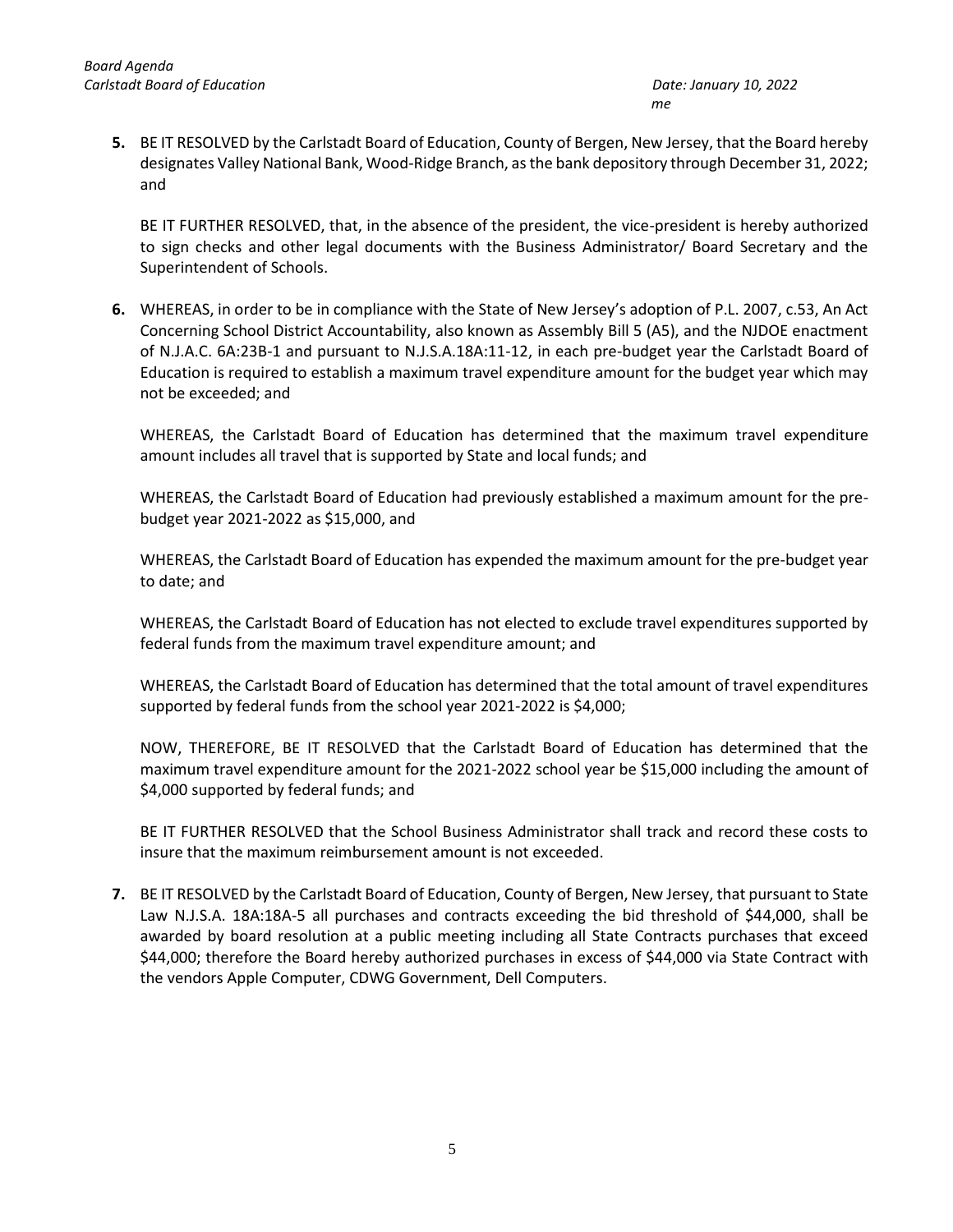**8.** Upon the recommendation of the Superintendent of Schools, the Board approves the following resolution:

NOTICE IS HEREBY GIVEN by the Carlstadt Board of Education to the residents of the Borough that: The Regular/Work Session meetings schedule of the Carlstadt Board of Education for year 2022 will be held in the Carlstadt Public School cafeteria, 550 Washington Street (Union St. entrance) commencing at 6:30 p.m. on the dates listed below:

| January 4, 2022  | Reorganization      | June 14, 2022      | Regular             |
|------------------|---------------------|--------------------|---------------------|
| January 18, 2022 | Regular             | July 11, 2022      | Regular             |
| February 8, 2022 | Regular             | September 1, 2022  | <b>Work Session</b> |
| March 2, 2022    | <b>Work Session</b> | September 12, 2022 | Regular             |
| March 15, 2022   | Regular             | October 11, 2022   | Regular             |
| April 12, 2022   | Regular             | November 14, 2022  | Regular             |
| May 3, 2022      | <b>Work Session</b> | December 6, 2022   | Regular             |
| May 16, 2022     | Regular             |                    |                     |

This notice will be posted on the public bulletin boards in the Carlstadt Public School, the Carlstadt Municipal Building and on the Carlstadt Public School website carlstadt.org.

Special meetings of the Carlstadt Board of Education may be held from time to time at a time to be designated. Prior notice as required by the Open Public Meetings Act shall be given when special meetings are scheduled.

The Secretary is hereby directed to mail the meeting agenda, schedules or notices which, may be requested by any individual, group, organization or body, in accordance with Board Policy, and shall respond to such requests promptly and in accordance with the law.

- **9.** BE IT RESOLVED by the Carlstadt Board of Education, County of Bergen, New Jersey, that pursuant to State Law N.J.S.A. 18A:22-8.1, the Board authorizes the Business Administrator and /or Superintendent to approve transfers and make payment on the bills and claims that are necessary between meetings of the Board. Such transfers and payments shall be reported to the Board, ratified and duly recorded in the minutes at a subsequent meeting of the Board but not less than monthly.
- **10.** Upon the recommendation of the Superintendent of Schools, the Board approves the appointment of Megan Slamb as Qualified Purchasing Agent for the period January 1, 2022 – December 31, 2022, per Local Finance Notice 2011-15 & 2011-16 with a bid threshold of \$44,000.00.
- **11.** Upon the recommendation of the Superintendent of Schools, the Board approves the appointment of Megan Slamb as Public Agency Compliance Officer for the period January 1, 2022 through December 31, 2022.
- **12.** Upon the recommendation of the Superintendent of Schools, the Board authorizes the Business Administrator/ Board Secretary to invest funds not immediately needed, in any authorized designated banking institution.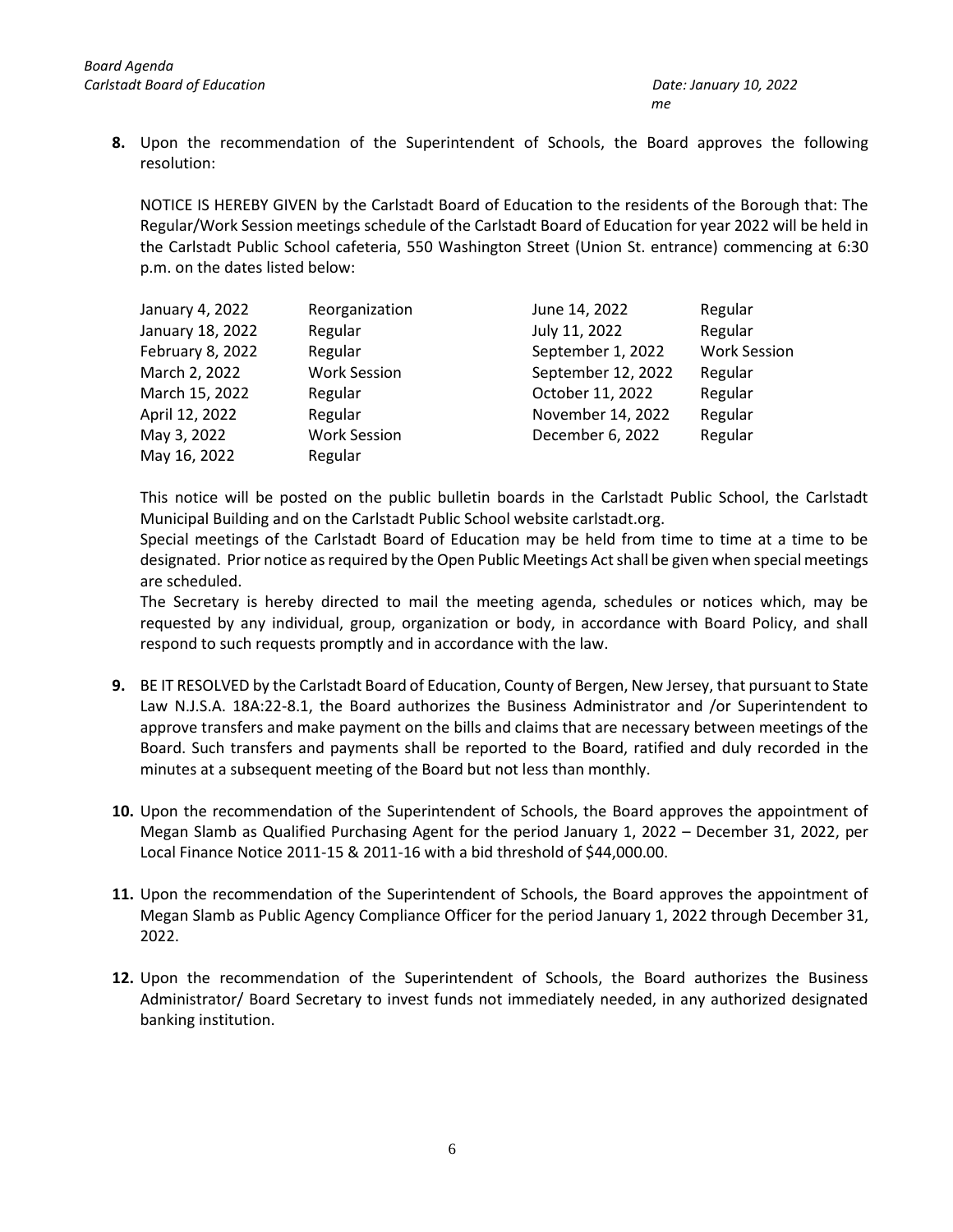- **13.** Upon the recommendation of the Superintendent of Schools, the Board designates Allison Evans to serve, effective January 1, 2022 through December 31, 2022, as Affirmative Action Public Contracts Compliance Officer and that the said officer is directed to ensure that the correct procedures are in place so that contracts awarded by the Carlstadt Board of Education comply with Public Agency Guidelines for awarding contracts pursuant to P.L. 1975, C:127 (N.J.A.C. 17:27).
- **14.** WHEREAS, the Local Public Contracts Law N.J.S.A. 40A:11-1 et. Seq. requires that the resolution authorizing the award of contracts for "Professional Services" without competitive bids must be publicly advertised, the following appointments qualify as professional services for which the Board is not required to publicly advertise for bids in accordance with N.J.S.A. 18A:18A-5.

BE IT RESOLVED, that the following are designated as the official appointees of the Board of Education for the following services for January 1, 2022 through December 31, 2022:

| <b>Risk Management Consultants</b>   | <b>Professional Insurance Associates</b><br>429 Hackensack Street<br>Carlstadt NJ 07072                                                |
|--------------------------------------|----------------------------------------------------------------------------------------------------------------------------------------|
| <b>Broker of Record-Medical Plan</b> | Brown & Brown Benefit Advisors<br>24 Arnett Avenue Suite 200<br>Lambertville, NJ 08530                                                 |
| School Physician                     | Dr. Martha Sliwowski<br>42 Locust Ave. Suite 5<br>Wallington, NJ 07057<br>\$4,000 per year                                             |
| <b>Board Counsel</b>                 | Sciarrillo, Cornell, Merlino, McKeever and Osborne, LLC<br>238 St. Paul Street<br>Westfield, NJ 07090<br>\$170 per hour                |
| Special Counsel for Construction     | Scarinci/Hollenbeck<br>1100 Valley Brook Ave<br>Lyndhurst, NJ 07071<br>\$165 per hour attorneys<br>\$95 per hour paralegals            |
| <b>Architectural Services</b>        | <b>El Associates</b><br>8 Ridgedale Avenue<br>Cedar Knolls, NJ 07927<br>\$180 per hour Sr. Project Manager<br>\$195 per hour Principal |

\*Add'l file set forth in rate schedule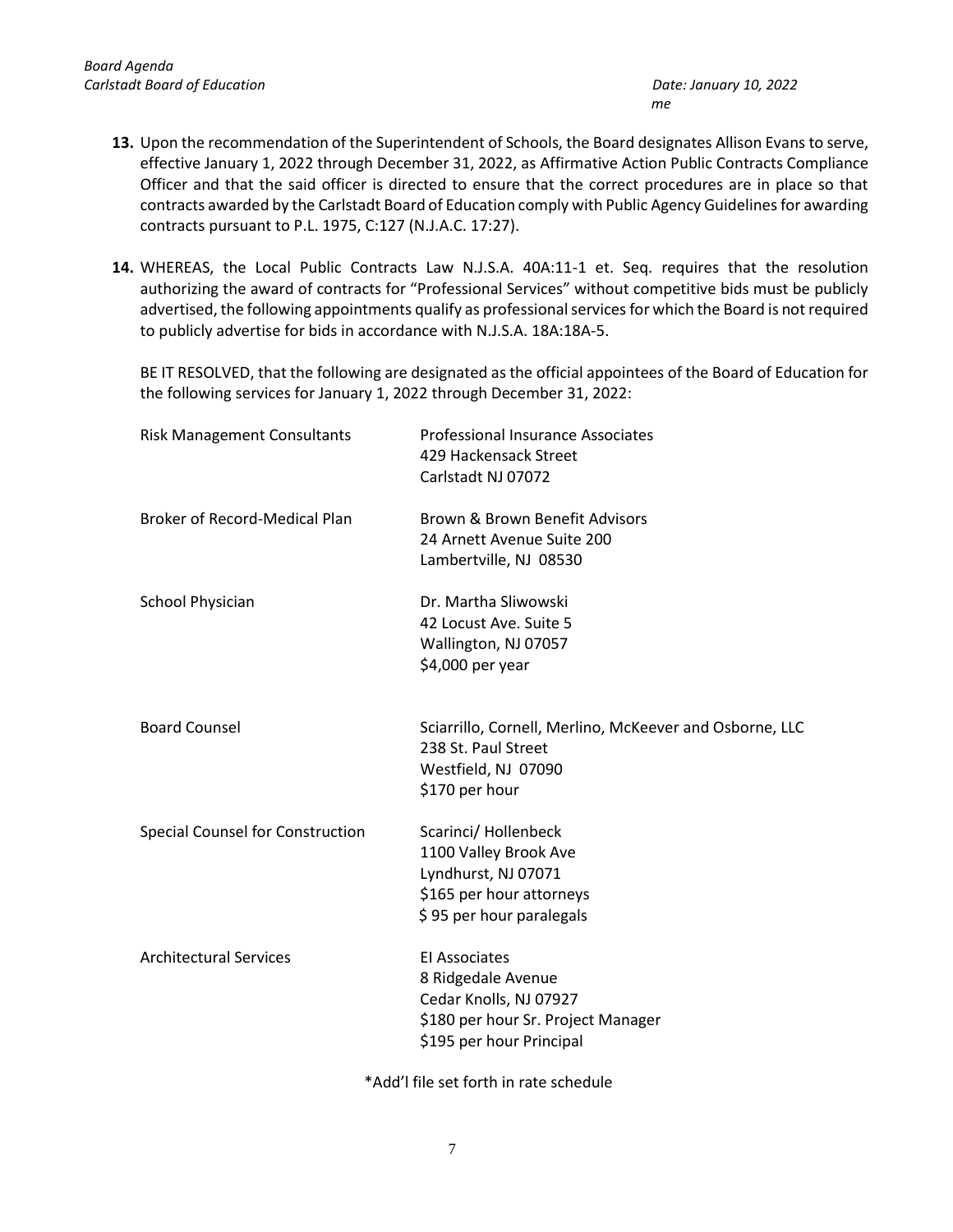*me*

| <b>Board Auditor</b>           | Lerch, Vinci, and Higgins<br>17-17 Route 208 North<br>Fairlawn, NJ 0741<br>\$27,234 audit     |
|--------------------------------|-----------------------------------------------------------------------------------------------|
| 403b Third Party Administrator | US Omni & TSACG Compliance Services<br>220 Alexander Street, Suite 400<br>Rochester, NY 14607 |

BE IT FURTHER RESOLVED**,** that a brief notice of this action shall be printed once as required by law, within ten (10) days of its passage, stating its nature, duration, service and amount, and that the resolution and contract are on file in the office of the Board of Education.

- **15.** Upon the recommendation of the Superintendent of Schools, the Board approves the Organization Chart for the Carlstadt Board of Education. (attached)
- **16.** Upon the recommendation of the Superintendent of Schools, the Board approves the rate for substitute teachers at \$110 per diem and substitute teacher aides at \$90 per diem, effective January 1, 2022.
- **17.** Upon the recommendation of the Superintendent of Schools, the Board approvesthe following petty cash funds as outlined in Policy #6620 through December 31, 2022:

| Allison Evans | Superintendent     | \$200.00 |
|---------------|--------------------|----------|
| Megan Slamb   | Bus.Admin./Bd.Sec. | \$200.00 |
| Kenneth Foy   | Principal          | \$200.00 |

- **18.** Upon the recommendation of the Superintendent of Schools, the Board approves the appointment Ruth Polifronio as HCS/Right to Know Contact Person through December 31, 2022.
- **19.** Upon the recommendation of the Superintendent of Schools, the Board approves the appointment of José Agudelo as Right to Know contact person through December 31, 2022
- **20.** Upon the recommendation of the Superintendent of Schools, the Board approves the appointment José Agudelo as Designated Person through December 31, 2022.
- **21.** Upon the recommendation of the Superintendent of Schools, the Board approves the appointment of Jose Agudelo as Integrated Pest Management (IPM) Coordinator and Indoor Air Quality Officer through December 31, 2022.
- **22.** Upon the recommendation of the Superintendent of Schools, the Board approves the appointment of Kelly Schroback as 504 Officer through December 31, 2022.
- **23.** Upon the recommendation of the Superintendent of Schools, the Board approves the appointment of Susan Kiely, the Carlstadt Public School Social Worker, as the district's liaison to child welfare authorities through December 31, 2022.